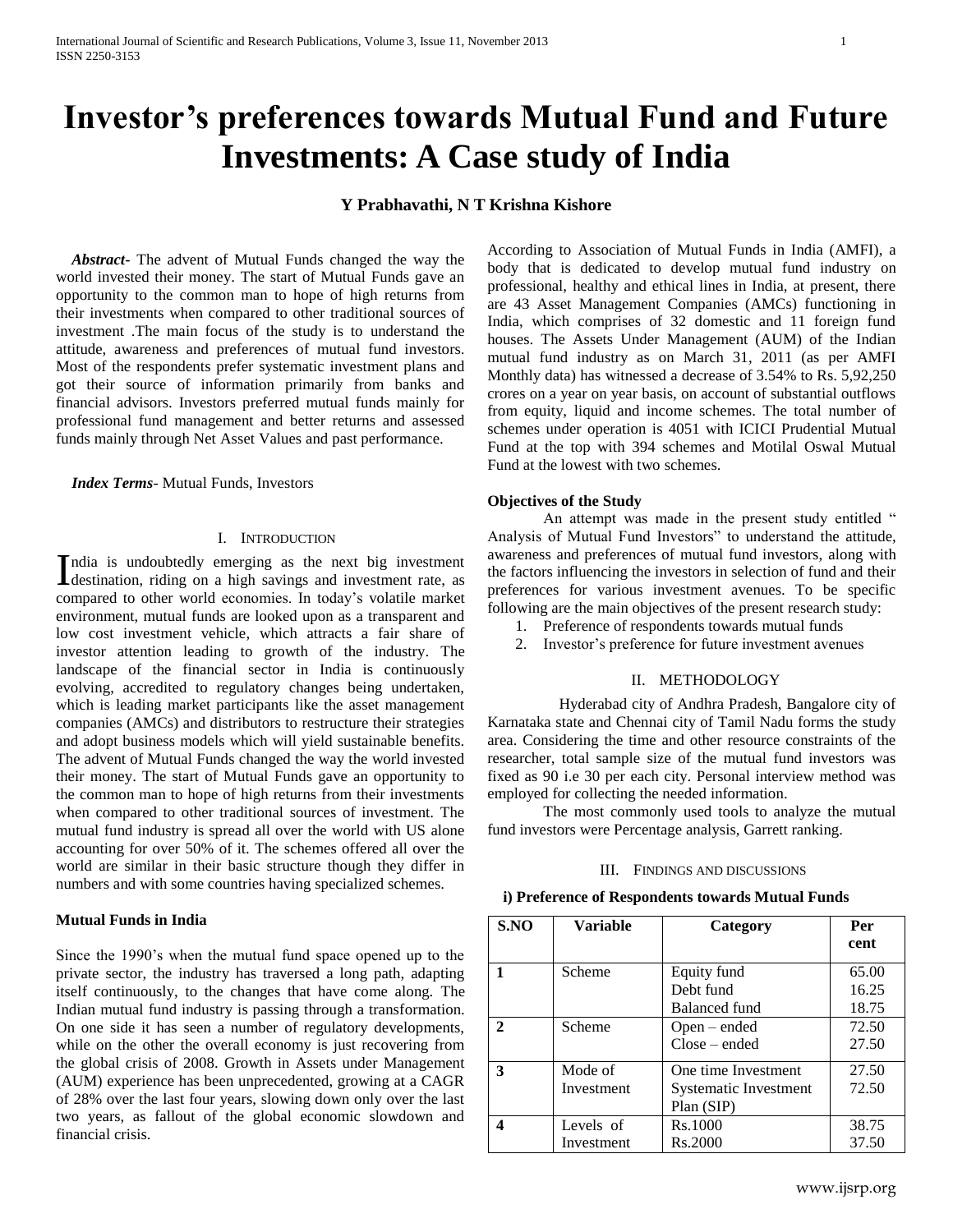International Journal of Scientific and Research Publications, Volume 3, Issue 11, November 2013 2 ISSN 2250-3153

|   | (monthly)   | Rs.3000                   | 8.75  |
|---|-------------|---------------------------|-------|
|   |             | Rs.5000                   | 15.00 |
| 5 | Tenure of   | Below 1 year              | 13.75 |
|   | Investment  | 1-2 year                  | 30.00 |
|   |             | $2-5$ year                | 38.75 |
|   |             | Above 5 years             | 17.50 |
|   |             |                           |       |
| 6 | Preferred   | New Fund Offer            | 23.75 |
|   | Scheme      | Existing schemes          | 76.25 |
| 7 | Source of   | Advertisement             | 17.50 |
|   | Information | Information from          | 18.75 |
|   |             | friends                   | 28.75 |
|   |             | Bank                      | 23.75 |
|   |             | <b>Financial Advisors</b> | 11.25 |
|   |             | Canvassing by agents      |       |
| 8 | Type of     | <b>SBI MF</b>             | 15.00 |
|   | <b>AMC</b>  | UTI AMC                   | 13.75 |
|   | preferred   | <b>HDFC AMC</b>           | 12.50 |
|   |             | Reliance AMC              | 26.25 |
|   |             | <b>ICICI</b> Prudential   | 21.25 |
|   |             | AMC                       | 11.25 |
|   |             | Other AMCs                |       |

As per the investor preferences, about 65 per cent of investors preferred equity funds followed by balanced funds (18.75 per cent) and that indicated that more than sixty percent of the respondents were risk takers interested in investment growth. Nearly 72.50 per cent of investors preferred open - ended funds with systematic investment plans (SIP) having a tenure period of two to five years and 38.75 per cent of investors preferred to invest Rs 1000 per month followed by Rs 2000 (37.50 per cent). Thus it is inferred that middle aged, married long term investors preferring having a family size 3-5 preferred SIP. These investors wanted their investments on piece meal basis to meet their need for money in future.

About 28.75 per cent of the investors knew about mutual funds from banks followed by financial advisors (23.75 per cent) as they had access to banking facilities and advice from financial advisors. As per the study 26.25 per cent of respondents preferred Reliance Mutual Fund followed by ICICI Prudential Mutual Fund (21.25 per cent).Transparency of investment and other services provided made investors to prefer the Reliance, ICICI AMCs.

#### **ii) Investor's Preference for Future Investment Avenues**

The respondents were asked to rank their investment preferences for various investment avenues they were willing to invest in future. The reasons were analysed using Garrett ranking technique and the results are presented in the table below:

| <b>Investor's Preference for Future Investment Avenues</b> |                               |                         |      |  |
|------------------------------------------------------------|-------------------------------|-------------------------|------|--|
| S. No                                                      | Kind of<br><b>Investments</b> | <b>Garrett</b><br>score | Rank |  |
|                                                            | Gold                          | 89.92                   |      |  |
|                                                            | <b>Shares</b>                 | 84.37                   |      |  |

| 3              | Real estate                           | 79.45 | 3               |
|----------------|---------------------------------------|-------|-----------------|
| $\overline{4}$ | Mutual funds                          | 74.34 | $\overline{4}$  |
| 5              | Fixed deposits                        | 71.27 | 5               |
| 6              | Post office Saving                    | 68.63 | 6               |
| 7              | Insurance                             | 60.27 | 7               |
| 8              | Debentures/bonds                      | 53.76 | 8               |
| 9              | <b>ULIPS</b>                          | 51.09 | 9               |
| 10             | Commodity<br>market(metals)           | 49.56 | $\overline{10}$ |
| 11             | Commodity<br>market(agri)             | 47.89 | 11              |
| 12             | Currency market                       | 41.64 | 12              |
| 13             | <b>National Saving</b><br>Certificate | 40.35 | 13              |

It could be seen that investment in gold ranked first, followed by investment in shares, real estate, mutual funds, fixed deposits, post office savings, debentures, ULIPS, commodity market. The least preference was given to investment in National Saving Certificate (NSC). The respondents gave their first preference to gold, because it is not a perishable product and can be bought and sold at any time and preference towards shares is because they are most liquid compared to any other investment vehicle

Respondent's interest towards investment in fixed deposits is increasing not only due to hike in policy rates but also believe that their investment is risk free. The respondent's investment towards commodity and currency market is very low because of lack of knowledge towards it and moreover it is highly risky asset to invest, though the returns are high.

## **Suggestions**

- Comparative performance of various mutual fund schemes offered by different companies should be considered before deciding on the investment in mutual funds.
- Scientific appraisal of professional expertise of fund managers could help the investors in understanding the performance of mutual fund schemes.
- Investors in mutual funds should be aware of status of different sectors like power, infrastructure, banking, pharmaceuticals and health before selecting a scheme.
- Investor's should be aware not only the updates of the scheme selected but also should know the latest SEBI guidelines.